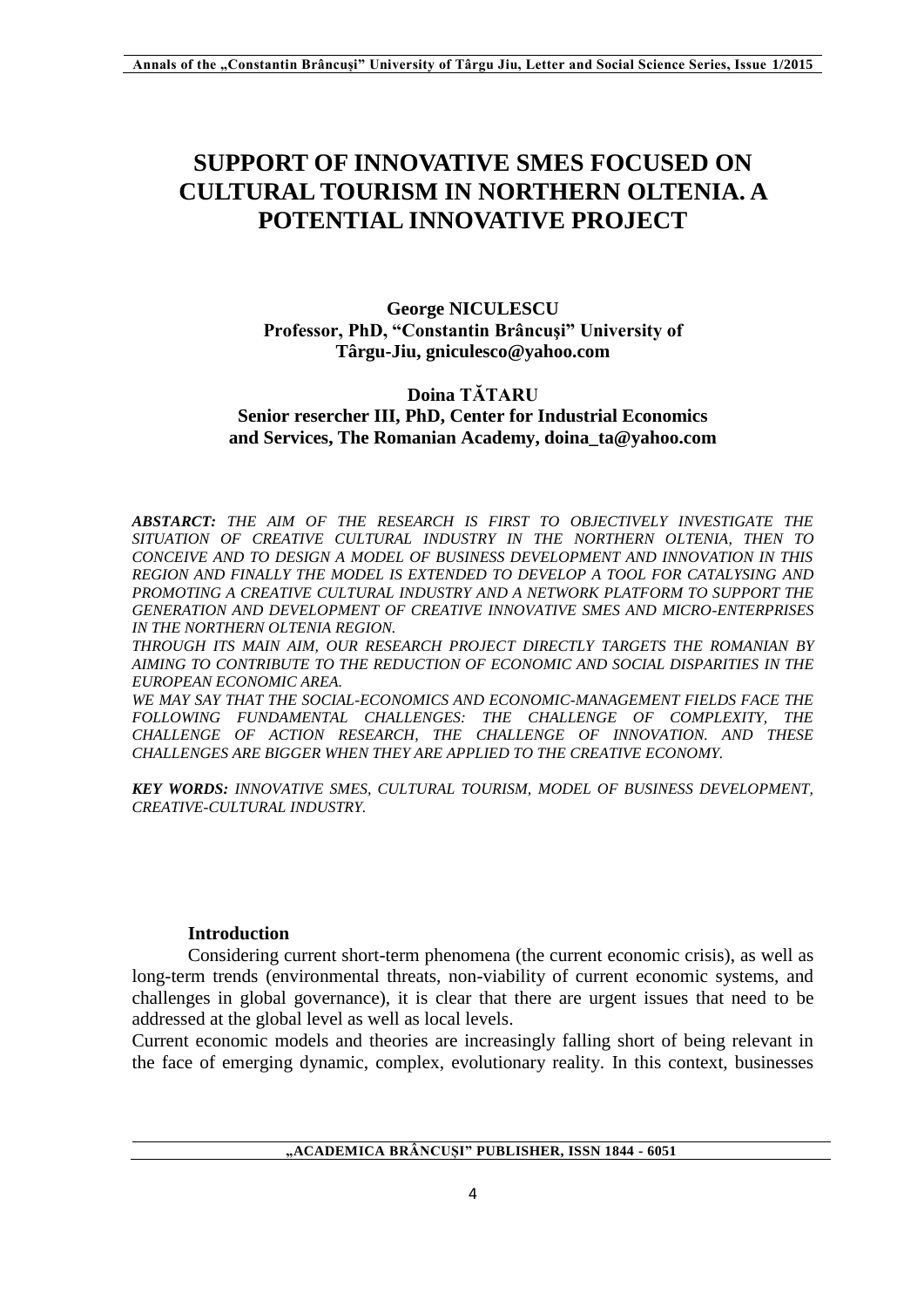and policy makers are faced with a crucial choice: continuing with "business as usual" or finding ways to create a purposeful innovation market.

The research starts from acknowledging the epistemological challenges of the socio-economic sciences: the challenge of complexity, that of action research, and of innovation. It assumes that "today, the challenging problem in economy is not how a market functions, but how to generate a (new) market and/or a (new) industry".And the research targets at practical level to catalyse and promote a creative cultural industry (including the use of "enhanced reality" and "enhanced services" concepts), to capitalize the (economic, social, cultural, institutional) entrepreneur as a key factor for rapidly removing barriers, and to create synergies for accelerating development of a cultural creative industry and an entrepreneurial spirit obtained by harmonizing vision, shaping the future, design, strategy, involvement of local actors, innovative entrepreneurs, etc.

So the research go beyond the "attention economy" and the "experience economy" and put a special attention on the "creative economy", which is becoming a "powerful transformative force in the world", as the UNESCO Report 2013 – Creative Economy, Widening Local Development Approach Pathways – shows: "it is clear that the next frontier of knowledge generation rests on understanding interactions, specificities and policies at local levels, and how the creative economy might be practically promoted in communities, cities and regions across the developing world".

The fields covered by the research are, primarily "Social science and humanities" (to increase innovation and economic growth; to strengthen capacity and human resources development; and to increase the society's capacity to cope with and cultural diversity) and, secondarily, "Environment protection and management" (to improve compliance with environmental legislation in developing new industry).

Through its trans-, multi-, intra- and inter-disciplinary nature, the research (project) creates the possibility of extending the cooperation and its enhancement among the Romanian partners and different partners.

The persisting elements of the project – brought about by founding a laboratory for entrepreneurial training and a laboratory for ethnographic research – represent support for new research and broadening collaborative research with the different partners. Furthermore, the project can generate other projects in other domains, economic, social, institutional, etc., based on long-term scientific cooperation.

The research is in close relation with the objective "to stimulate interdisciplinary research" through its multidisciplinary and trans-disciplinary nature, as it is framed within a vision of the social and economic sciences and/ or economic managerial sciences, as complex interdisciplinary (pluri-disciplinary with trans-disciplinary tendencies) scientific domains which, par excellence, have as an object of research, complex entities and/or systems.

### **Theoretical framework and research methodology**

The research project draws on the frameworks of the creative economy ((United Nations Creative Economy Report 2013) [1], the experience economy] (Pine and Gilmore, 1998) [2]and the attention economy (Davenport and Beck, 2001) [3] for its overarching framework.

The research methodology to be followed will involve a diversity of views and local-global multi-scale interpretations and comparisons.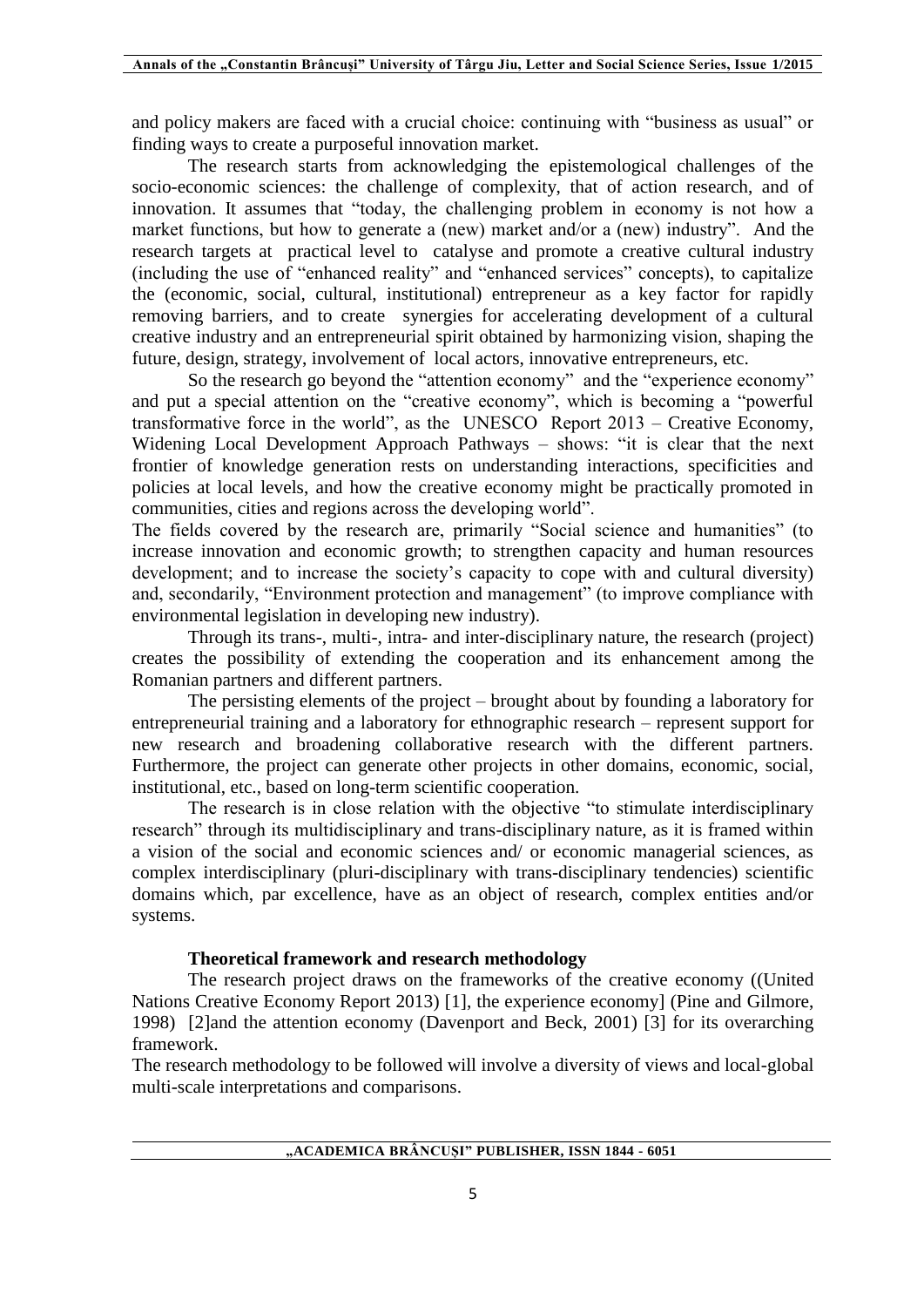The research methodology will include action research Stringer, E. (2007) [4] and case research (Miles M. and Huberman A.M., 1994) [5]. The cultural traditional entities in Northen Oltenia will be investigated using an ethnographic method. By combining objective case research and ethnographic approach with involvement-based action research, the twin goals of contributing to knowledge on regional development in peripheral regions and engendering actual change for the better in one specific peripheral region will be met.

Uncertainty and complexity call for action research, including systemic action research (Burns, Danny 2007) [6], critical reflexive action research and systemic integral action research (Morin André, (2010) [7] and/or network action research (Foth, M, (2006) [8].

The notions of complexity paradigm as non-linearity, self-organization, emergence, dynamics and nonergodic, irreducible evolutions suggest that any action and/or intervention in a complex adaptive system may lead to non-predictable results, to cumulative impact and paradox effects. Thus, the action research component of the research project will not only provide descriptions of how things are, but will actually interfere with existing realities for improvement.

Regarding the action research methodology, (Burns, Danny 2007 [9] points out that "Systemic action research is a process through which communities and organisations can adapt and respond purposefully to their constantly changing environments. It supports participative solutions to entrenched problems, and enables us to work with uncertainty". Likewise, R.L. Flood [10] asserts that,"It is through systemic thinking that we know of the unknowable. It is with action research that we learn and may act meaningfully within the unknowable".

We may conclude that systematic action research enables conceiving and achieving genuine strategies to successfully address the complexities and uncertainties of the real world. Furthermore, action research starts from the principle that "the best modality to understand something lies in the attempt to change it" (Greenwood, D. and Levin, M. (1998) [11].

The concept of *systemic integral action-research* (SIAR) (Morin André, (2010) [12], developed relatively recently by the Canadian professor Andre Morin, in practice joins the systemic approach and action research applied to a social system, yet prioritizing the human being, as the first to be held responsible for its acts towards its own positive change. SIAR is a participative and cooperative approach. It enables the researcher-actor to be responsible for the richness of its subjectivity in a dialog with the others in the team's subjectivities, community, organization, society, etc. Out of these interplays a joint agreement emerges, enriched by inter-subjectivity, inter-culturalism and/or pluridisciplinarity. Even the title of Morin's book *Cheminer ensemble dans la réalité complexe-La recherche-action intégrale et systémique (RAIS)* synthesizes almost metaphorically the concept, making it intuitive and immediately perceptive,

The case method can be used for theory testing or development and is particularly appropriate for explorative studies in emerging fields and ill-understood empirical contexts (Yin K.R., 2003) [13]. Economic development in peripheral regions, particularly against the specific backdrop of entry into the European Union, is such an ill-understood context. Hence, the case research methodology is well suited. Case research, when conducted to a high standard of rigor, provides a way to objectively examine phenomena and identify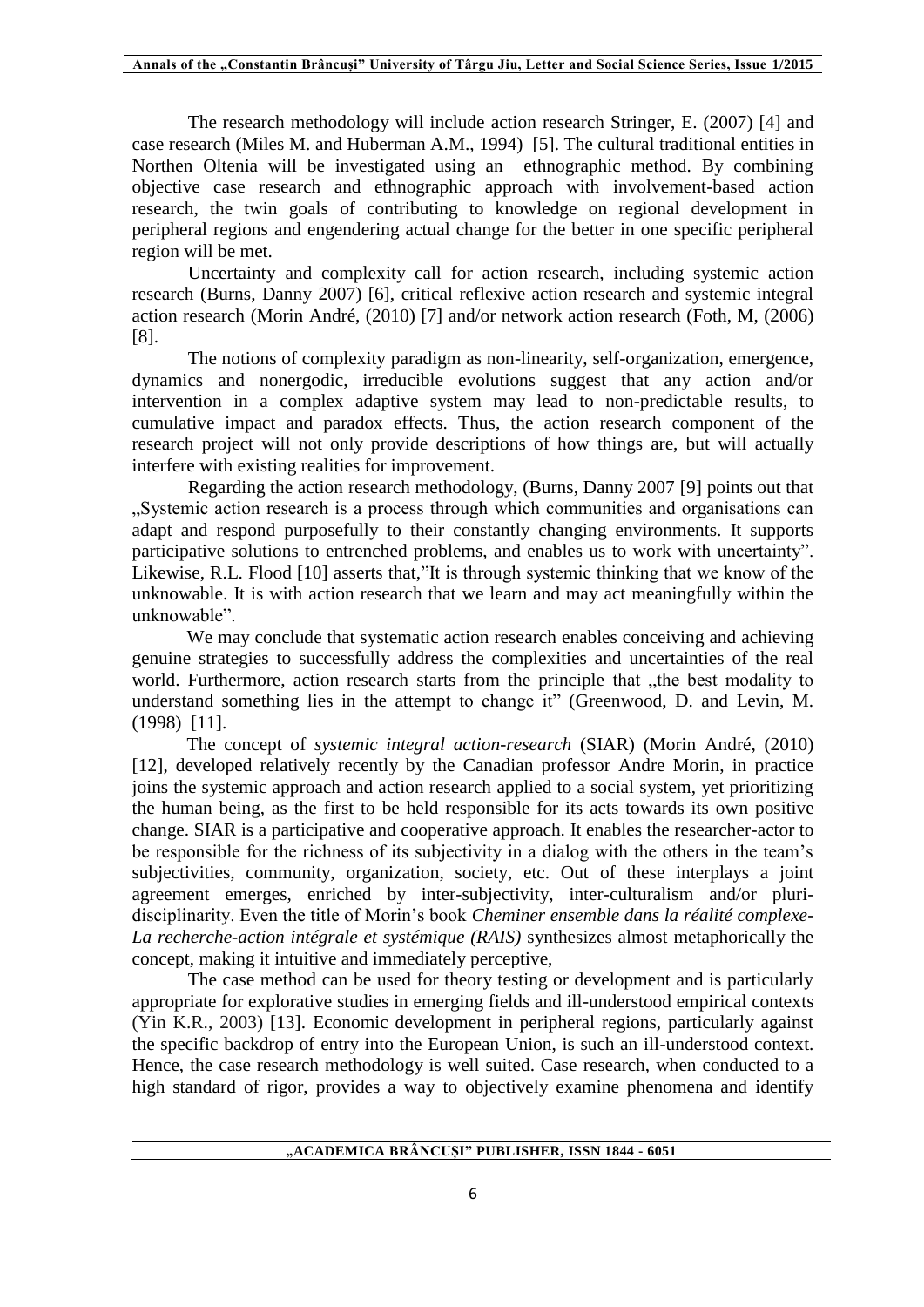specific challenges. Thus, it will be based on the findings of the case research that the action research will be used to bring into action the mandates emerging from the case research.

One variant of case research is the ethnographic method, which aims to gain an indepth understanding of a culture, in order to perceive the specificity and the authenticity of that culture. Ethnographic research will be used in the Northern Oltenia region, where there is a rich traditional culture (including « living human treasures »), that first of all must be well understood, in order to be preserved (cultural diversity), and finally to be promoted by respecting its authenticity.

By setting up and equipping a network platform for entrepreneurial training and by developing a training package for entrepreneurs, both for economic and social entrepreneurs (course or book, hardcopy and online and also an accompanying mentoring guide), the logistic support for further training of a larger number of local entrepreneurs will be put in place. This should lead to a continued generation of projects and jobs within the economic and social entities.

The model to catalyze and promote a creative cultural industry (including "enhanced reality" and "enhanced services" concepts) may by easily adapted and applied for other peripheral regions, as well as be used to generate other projects in other domains, economic, social, institutional, etc.

#### **Project objectives and original and innovative contributions**

The aim of the research is first to objectively investigate the situation of creative cultural industry in the Northern Oltenia, then to conceive and to design a model of business development and innovation in this regions and finally the model is extended to develop a tool for catalysing and promoting a creative cultural industry and a network platform to support the generation and development of creative innovative SMEs and micro-enterprises in the Northern Oltenia region.

The goals and results (outcomes) of the research are organized within workpackages (WPs) that pragmatically implement the aim of the project.

WP1: Rigorous objective case research for situational analysis

Case research will be conducted in SMEs and micro-enterprises in the creative cultural industry in the Northern Oltenia region. The case research will explore embodiments of the creative economy, the experience economy and the attention economy in the businesses studied. The goal will be to identify success factors, enablers and hindrances. As part of this workpackage, ethnographic research will be conducted in the Northern Oltenia region to gain insights into the local society and people, particularly individual craftspeople ("living treasures").

Objective.1. Identification and analysis of the creative cultural industry in the Northern Oltenia.

WP2: Action research for catalyzing creative industries

Action research will be conducted within SMEs and micro-enterprises in the Northern Oltenia region. This action research will be guided by the findings from the case research and ethnographic research (WP1) and the goal will be to examine alternatives for development of a creative cultural industry in Northern Oltenia. In the action research, researchers will become involved in the phenomena being studied and will explore opportunities and means to grasp them side-by-side with business owners and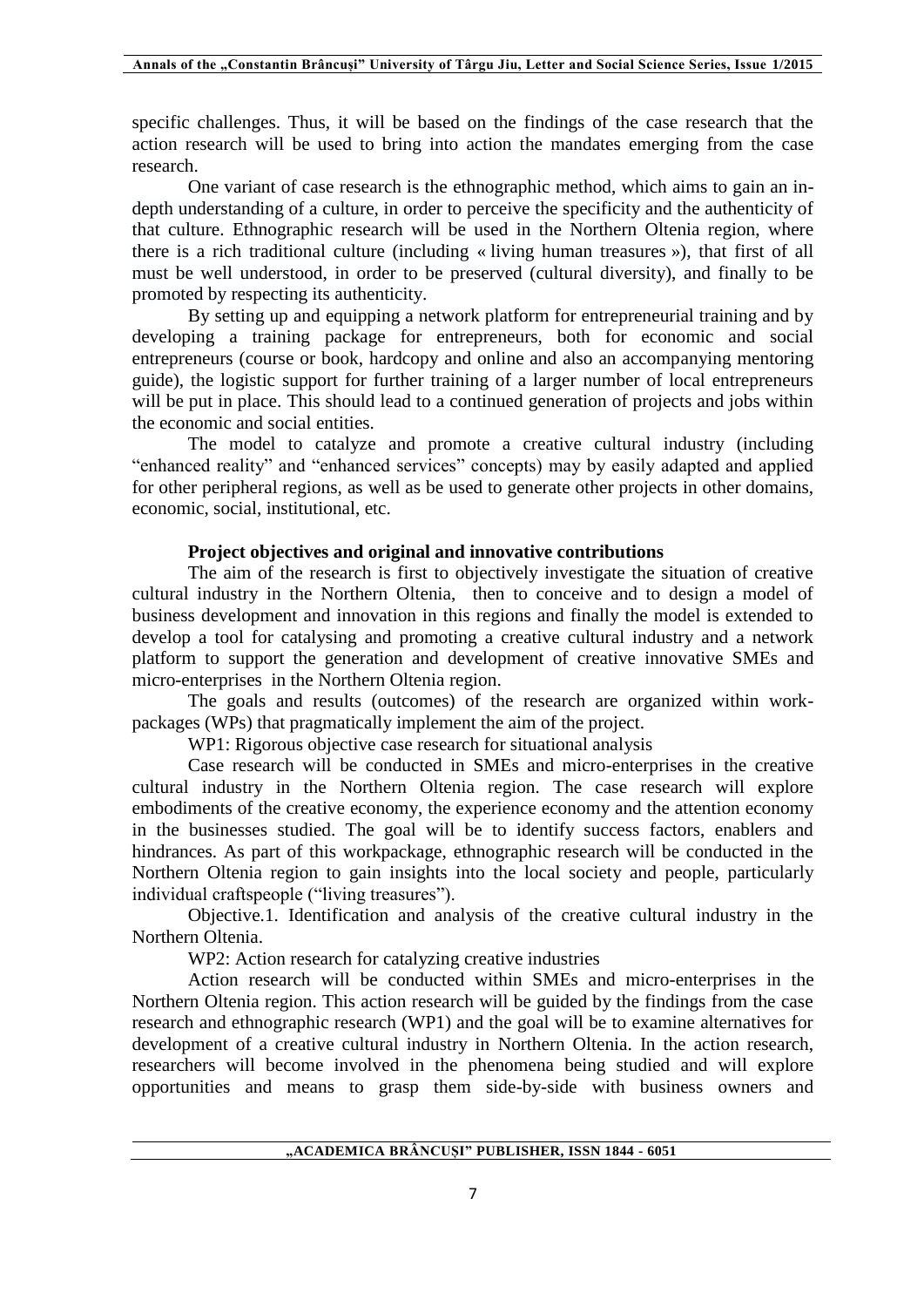entrepreneurs in Northern Oltenia. Among the methods to be used are local foresight exercises (see European Foresight Knowledge Sharing Platform).

Objective 2. Conceiving the alternatives for development of creative cultural industry in Northern Oltenia Region by using a local foresight exercise and design of the generic model aiming at catalyzing and promoting a creative cultural industry (inclusive using "enhanced reality" and "enhanced services" concepts);

WP3: Design and development of tool and platform and pilot testing

Based on the results of the case research in WP1 and the action research in WP2, a tool for catalyzing and promoting a creative cultural industry will be designed and developed. Secondly, a network platform to support the generation and development of creative innovative SMEs and micro-enterprises will be developed. Both the tool and the network will be developed as online resources made openly accessible, first for Romanian businesses and, then, for European businesses and policy makers as a whole. Multiple language versions will be implemented to insure usefulness to the greatest number of businesses.

Pilot testing of the resources developed in WP3 will be conducted in small and micro businesses in the Northern Oltenia region. This WP runs in parallel with the second half of WP2.

Objective.3. Design and pilot realization of the network platform to support the generation and development of the creative innovative SMEs in Northern Oltenia

WP4: Development of training package for entrepreneurs

Once pilot testing of the project resources is complete (WP3) a training package will be developed targeted at entrepreneurs. The training package will be built around the resources developed in WP3 and will, thereby, draw on the knowledge gained from the research in WP1 and WP2. The training package will specifically focus on the opportunities of the creative economy, the experience economy and the attention economy.

The training package will be implemented in training sessions conducted in SMEs and micro-enterprises in the Northern Oltenia region and in seminars designed for prospective entrepreneurs. The training package will be available in Romanian and English. The English version will be promoted on the project web site and through partner networks. The training package will be made freely available to organizations or individuals throughout Europe and translation into additional languages will be allowed.

Objective.4.Elaborating the training package for forming and transforming the creative –cultural SMEs and traditional cultural entrepreneurs into successful experience stagers;

The project distinguishes itself on the epistemological level through an integrative perspective that harmonizes the challenges of complexity, action research and entrepreneurial innovation with dual perspectives: economic-managerial with sociocultural and cultural-creative experience with innovative-entrepreneurial practice

- on the application level, the project introduces the following novel/original elements:
	- development of a research-based model for catalyzing and promoting a creative cultural industry
	- pilot testing of the tool to support the generation and development of creativeinnovative SMEs and micro-enterprises in Northern Oltenia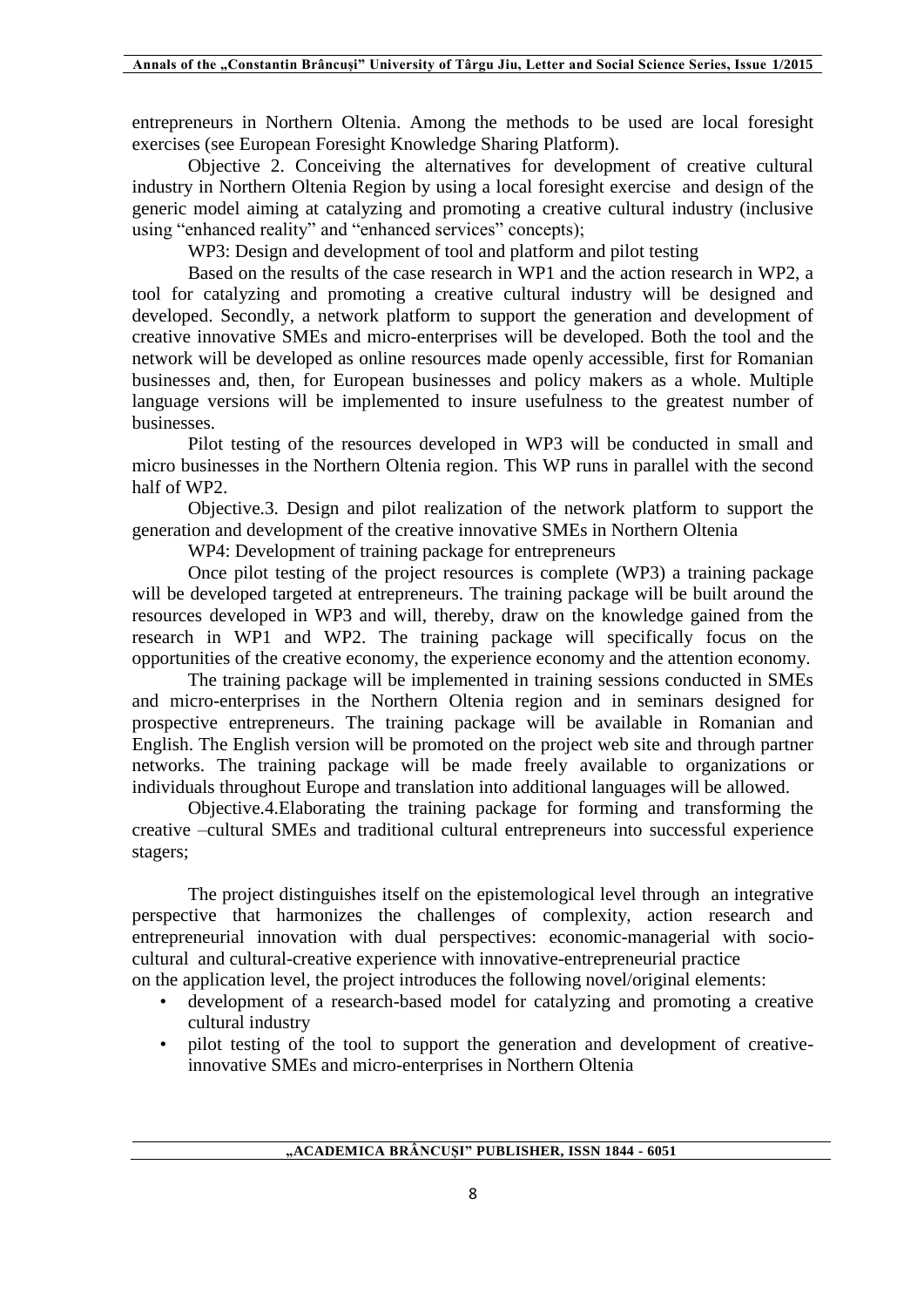• development of a training package and training an initial generation of local traditional cultural entrepreneurs

On the practical level the project distinguishes itself through:

- catalyzing and promoting a creative cultural industry (including the use of "enhanced reality" and "enhanced services" concepts);
- capitalizing the (economic, social, cultural, institutional) entrepreneur as a key factor for rapidly removing barriers;
- beneficial synergy for accelerating development of a cultural creative industry and an entrepreneurial spirit obtained by harmonizing vision, shaping the future, design, strategy, involvement of local actors, innovative entrepreneurs, etc.

To summarize, the research project is characterized by uniqueness (challenging new approaches, strategic vision and action for catalyzing and development of the creative cultural industry in the Northern Oltena region based on rigorous academic research and transfer of best practice and technology sectors), coherence (through action at two levels, that local area and that of the individual entrepreneur), and transferability (the resources developed will be readily applicable to other regions and sectors).

We can also mention that the project promotes the European desideratum public commitment of science (researchers), which can increase scientific contributions to solve the problems of the social environment.

#### **Conclusions**

Essentially, the project could prove to create a watershed in thinking about development and strategy in the Northern Oltena region, starting the transition to a better capitalisation of rich, traditional cultural resources. Thus the project will have a strong economic impact precisely by catalysing and promoting the development of a creative cultural industry, especially traditional cultural entrepreneurs, both at the level of economic, social and cultural enterprises and at the level of the entire area.

Through the shared vision, the approach adopted and its successful implementation, the project will contribute significantly to starting up and to catalyzing the development of the creative-innovative traditional culture-based industry, emphasizing the economic and social viability of SMEs and micro-enterprises. The project will also generate multiple positive, direct, indirect and impact effects downstream by transferring new knowledge and abilities to entrepreneurs and local traditional creators in the Northern Oltena region.

Ethically speaking, the project promotes equal chances, gender equality and nondiscrimination, through this being a model of viable actions. Through the participative action research approach, the domain of research connects synergistically from the interaction point of view, with innovation and with the transfer of knowledge and abilities, so much more explicit than tacit, towards the economic social sphere.

In conclusion, the project is an innovative solution, viable and sustainable, whose implementation leads to harmonious, balanced and sustainable development of the entire area, by combining the economic and social entities that can innovatively capitalize the human, natural and cultural, anthropological potential. The project decisively contributes to improvement in quality of life through the direct effects of: increasing the income of the creative-cultural businesses involved (creating new jobs), and by contributing to an increase in population health (reducing harmful emissions through viable alternatives) and